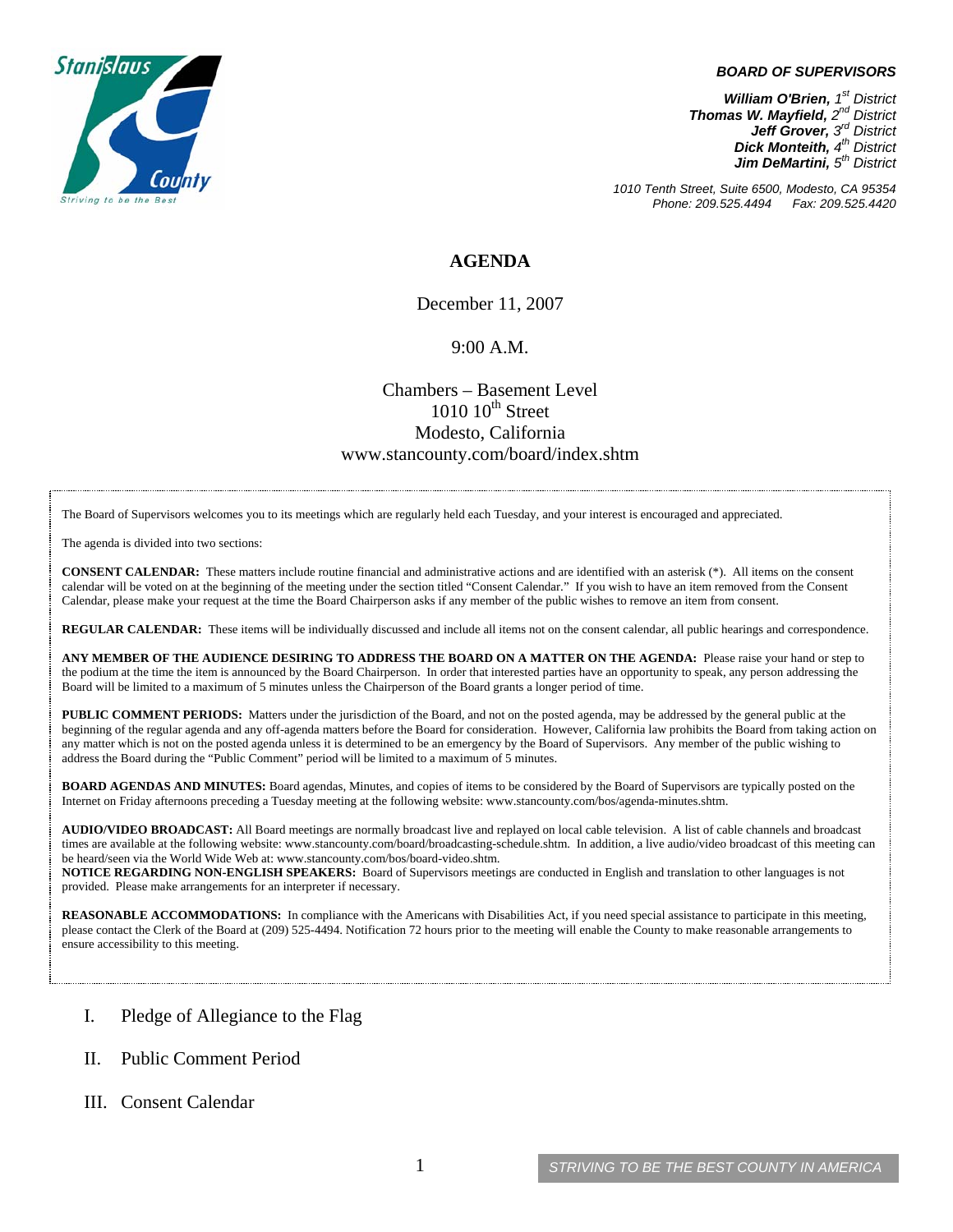# IV. Agenda Items

- A. Miscellaneous
- \* 1. Approval of the Minutes for December 4, 2007 ([View Item\)](http://www.stancounty.com/bos/minutes/2007/min12-04-07.pdf)
- \* 2. Approval to Amend the Bylaws for the Stanislaus County Children's Council ([View Item\)](http://www.stancounty.com/bos/agenda/2007/20071211/A02.pdf)
- \* 3. Approval to Amend the 2008 Board of Supervisors Meeting Calendar ([View Item\)](http://www.stancounty.com/bos/agenda/2007/20071211/A03.pdf)
- B. Chief Executive Office
- \* 1. Declaration of Impasse and Approval to Implement the Last, Best and Final Offer From the County to the Lieutenant and Custodial Lieutenant Bargaining Unit Represented by the Stanislaus County Sheriff's Management Association - Chief Executive Office ([View Item\)](http://www.stancounty.com/bos/agenda/2007/20071211/B01.pdf)
- \* 2. Approval to Implement Mandated MediCal Eligibility Citizenship Verification Requirements as Directed by the Federal Deficit Reduction Act, Addition of Positions and Related Budget Adjustments - Community Services Agency ([View Item\)](http://www.stancounty.com/bos/agenda/2007/20071211/B02.pdf)
- \* 3. Approval to Accept the Report of Annual Inspection/Evaluation of Local Jail/Detention Facilities Pursuant to Section 101045 of the State of California Health and Safety Code - Environmental Resources ([View Item\)](http://www.stancounty.com/bos/agenda/2007/20071211/B03.pdf)
- \* 4. Approval to Declare County Vehicles as Surplus and Authorize the Sale of these Vehicles - General Services Agency ([View Item\)](http://www.stancounty.com/bos/agenda/2007/20071211/B04.pdf)
- \* 5. Approval to Introduce and Waive the First Reading of an Ordinance Creating a Local Vendor Preference for Purchase of Services, Supplies, Materials and Equipment - General Services Agency ([View Item\)](http://www.stancounty.com/bos/agenda/2007/20071211/B05.pdf)
- \* 6. Approval to Contract with Mountain Valley Emergency Medical Services Agency to Administer Local Emergency Services for Fiscal Year 2008-2009 - Health Services Agency ([View Item\)](http://www.stancounty.com/bos/agenda/2007/20071211/B06.pdf)
- \* 7. Approval to Accept the Fiscal Year 2007-2008 Grant from the Department of Insurance for the District Attorney's Office Workers' Compensation Fraud Program and Adjust the Budget – District Attorney ([View Item\)](http://www.stancounty.com/bos/agenda/2007/20071211/B07.pdf)
- \* 8. Approval to Award Contract to Champion Industrial Contractors, Inc. for the Installation of a Water-Cooled Liquid Chiller at the Modesto Main Library ([View Item\)](http://www.stancounty.com/bos/agenda/2007/20071211/B08.pdf)
- \* 9. Approval of Close-Out Activities for the Gallo Center for the Arts Project; Contract Completion with Wylie Construction (Administration Area and Founders Room) and one Change Order to Clark and Sullivan for Audio-Visual Switches - Chief Executive Office ([View Item\)](http://www.stancounty.com/bos/agenda/2007/20071211/B09.pdf)
	- 10. Approval to Relocate the Urgent Care/After Hours Services to the Paradise Medical Office and Designate the Paradise Medical Office as the Site to Provide Primary Care Services to the Medically Indigent Adult Program Patients - Health Services Agency ([View Item\)](http://www.stancounty.com/bos/agenda/2007/20071211/B10.pdf)
	- 11. Approval to Adopt the Decision of the Hearing Officer in the Matter of Improper Substitution of a Listed Subcontractor on the Gallo Center for the Arts Project and Impose the Penalty Authorized by Public Contract Code Section 4110 Against Clark & Sullivan Builders, Inc. ([View Item\)](http://www.stancounty.com/bos/agenda/2007/20071211/B11.pdf)
- C. Department of Public Works
- \* 1. Approval and Acceptance of the Subdivision Improvements for Suncrest Estates II Subdivision in Denair ([View Item\)](http://www.stancounty.com/bos/agenda/2007/20071211/C01.pdf)
- \* 2. Approval to Award Contract to George Reed, Inc., of Modesto, California, for the Federal Aid Project No. STPL-5938(147), titled "RSTP Roadway Resurfacing Program FY 2006/2007 (Phase 2)" ([View Item\)](http://www.stancounty.com/bos/agenda/2007/20071211/C02.pdf)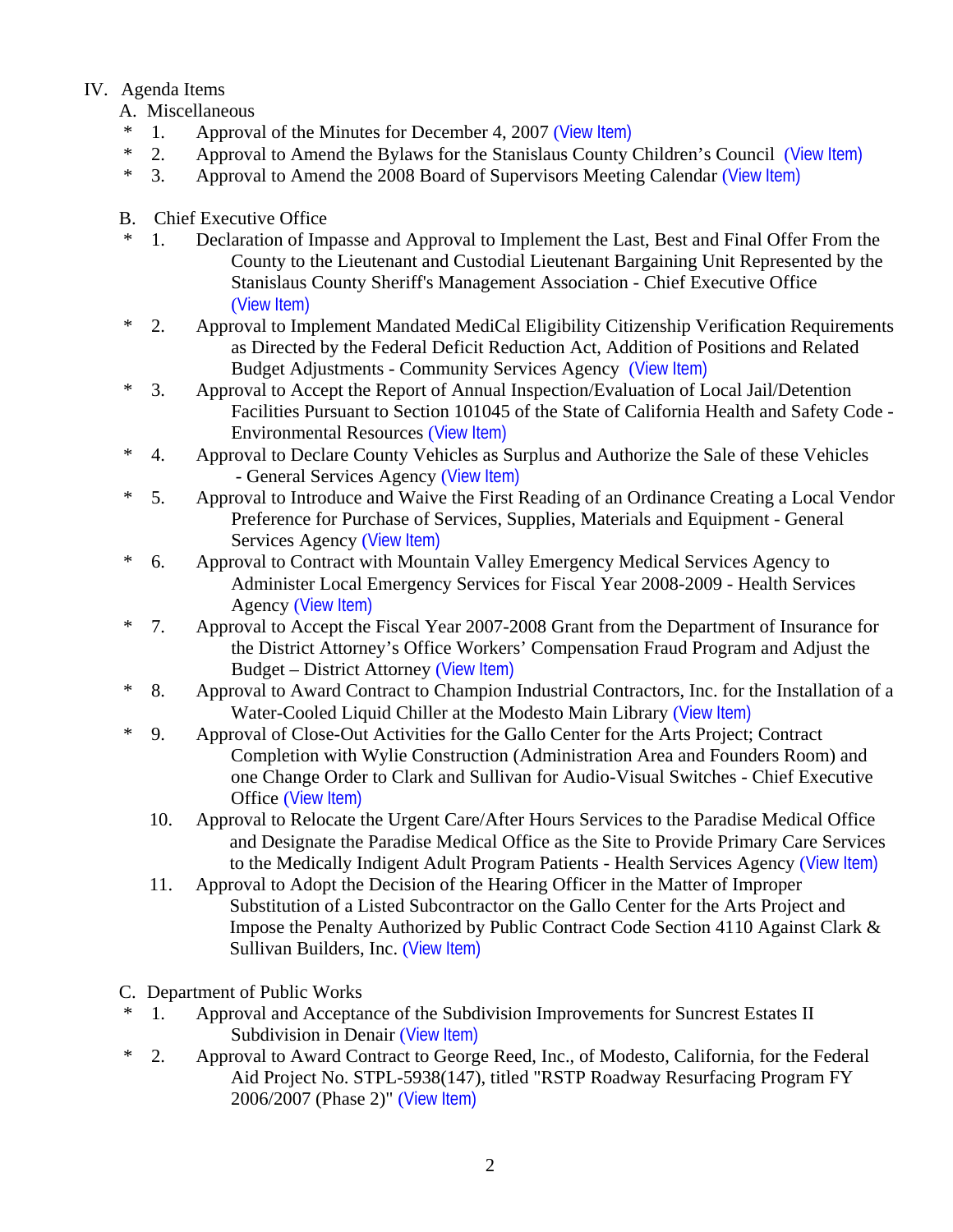- \* 3. Approval to Enter Into an Agreement with the City of Riverbank to Allow the Fueling of their Compressed Natural Gas Vehicles at the Stanislaus County Compressed Natural Gas Fueling Station ([View Item\)](http://www.stancounty.com/bos/agenda/2007/20071211/C03.pdf)
- \* 4. Approval of Agreement with the City of Riverbank to Construct Two Compressed Natural Gas (CNG) Maintenance Facilities and Authorize the Chairman of the Board to Sign the Agreement ([View Item\)](http://www.stancounty.com/bos/agenda/2007/20071211/C04.pdf)
- D. Department of Planning and Community Development
- E. County Counsel
- V. Scheduled Matters
	- 9:15 a.m. Sitting as the Redevelopment Agency ([View Item\)](http://www.stancounty.com/bos/agenda/2007/20071211/PH915.pdf)
		- I. Call to Order
		- II. Consent Calendar (Those items marked with an \*)
		- III. Approval of Minutes
		- \*A. Minutes of August 28, 2007
		- IV. Correspondence
			- A. None
		- V. Public Hearings
			- A. None
		- VI. Agenda Items
			- \*A. Approval to Authorize the Expenditure of \$60,000 of Housing Set-Aside funds for the Purchase of One (1) Single-Family Residential Lot in the Airport Neighborhood
				- B. Acceptance of FY 2006-07 Financial Report Including the Annual Audit of the Stanislaus County Redevelopment Agency to the Board of Supervisors as Required by Health and Safety Code Section 33080.1 and the Acceptance of the 2006-07 Redevelopment Agency Activities Report
		- VII. Public Forum
		- VIII. Adjournment
	- 9:20 a.m. Public Hearing to Consider the Adoption and Waiving of the Second Reading of an Ordinance Amending Title 16 of the Stanislaus County Code, and Adopting by Reference the California Code of Regulations Title 24, 2007 Edition of the California Building Standards ([View Item\)](http://www.stancounty.com/bos/agenda/2007/20071211/PH920.pdf)
- VI. Correspondence
	- 1. This Board has received a copy of the California Counties 2007 Challenge Awards Directory from the California State Association of Counties. ([View Item\)](http://www.stancounty.com/bos/agenda/2007/20071211/Corr01.pdf) (Recommendation: Refer to the Chief Executive Officer.)
	- 2. This Board has received a letter from the Animal Advisory Board supporting Alley Cat Guardians' efforts to increase spay and neuter for feral cats. ([View Item\)](http://www.stancounty.com/bos/agenda/2007/20071211/Corr02.pdf) (Recommendation: Refer to the Department of Animal Services.)